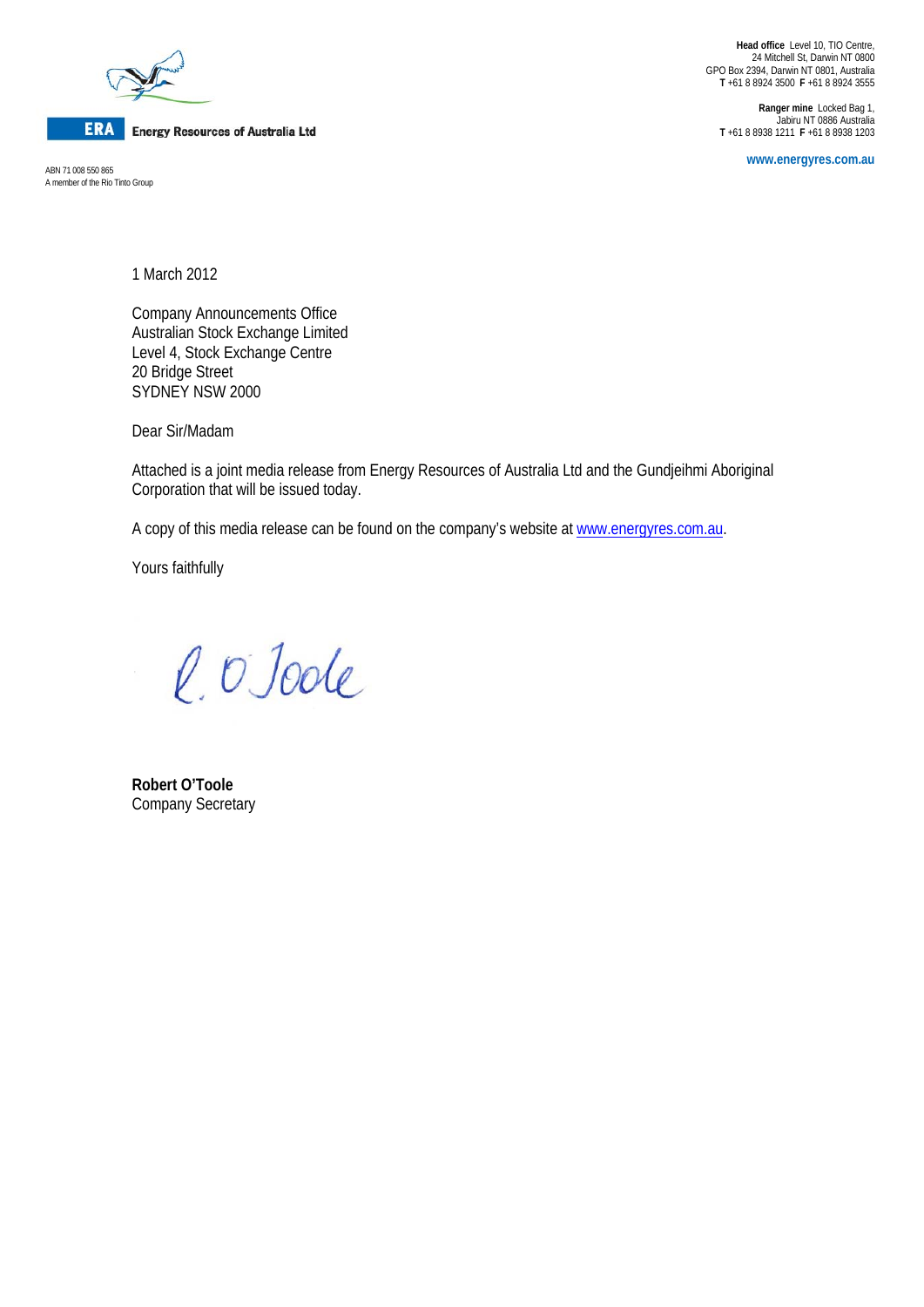

## **Media Statement – 1 March 2012**

## **ERA and the GAC agree on important water initiatives**

- New independent surface water study for Ranger uranium mine
- Decommissioning of Jabiluka interim water management pond
- Collaboration signals strengthening relationship between Mirarr Traditional Owners and **FRA**

In a move signalling an improvement in relations, the Mirarr Traditional Aboriginal Owners of the Ranger Project Area and miner Energy Resources of Australia Ltd (ERA) today announced the establishment of an independent surface water study at the Ranger mine and the decommissioning of an interim water management pond on the Jabiluka lease.

The Gundjeihmi Aboriginal Corporation (GAC) and ERA have been working closely together on a range of matters of mutual interest, including those announced today.

The independent Ranger surface water study, modelled on a similar groundwater study two years ago, will examine the impacts, monitoring and reporting of surface waters flowing from the Ranger mine. An independent water expert is expected to be appointed within weeks.

ERA and the GAC have commenced discussions on plans for the progressive rehabilitation of the water pond on the Jabiluka lease. The involvement of the Mirarr Traditional Owners is vital to ensure that the land is rehabilitated in a culturally appropriate manner.

Executive Officer of the Gundjeihmi Aboriginal Corporation, Justin O'Brien, said: "for many years we have expressed concerns about the Ranger mine and its impact on Mirarr people and their country. We are pleased that ERA is listening and is working together with us. These initiatives reflect the Mirarr people's overriding concern to protect their country".

"ERA has listened to Mirarr concerns about the proposed heap leach process, they have done some good work on monitoring and improving the management of waste water from the Ranger mine, they are supporting some of our business initiatives. We look forward to working better together in the future.

ERA Chief Executive, Rob Atkinson, said, "the relationship with the Mirarr is of great importance to us and I am very pleased that ERA and the GAC are working collaboratively on these important projects. We will continue to listen, share our plans and work together."

"We are also working closely with the GAC on finalising the Ranger mine suite of agreements. The current negotiations are progressing very well. The futures of both ERA and the GAC are intertwined and these agreements are vital to both our organisations."